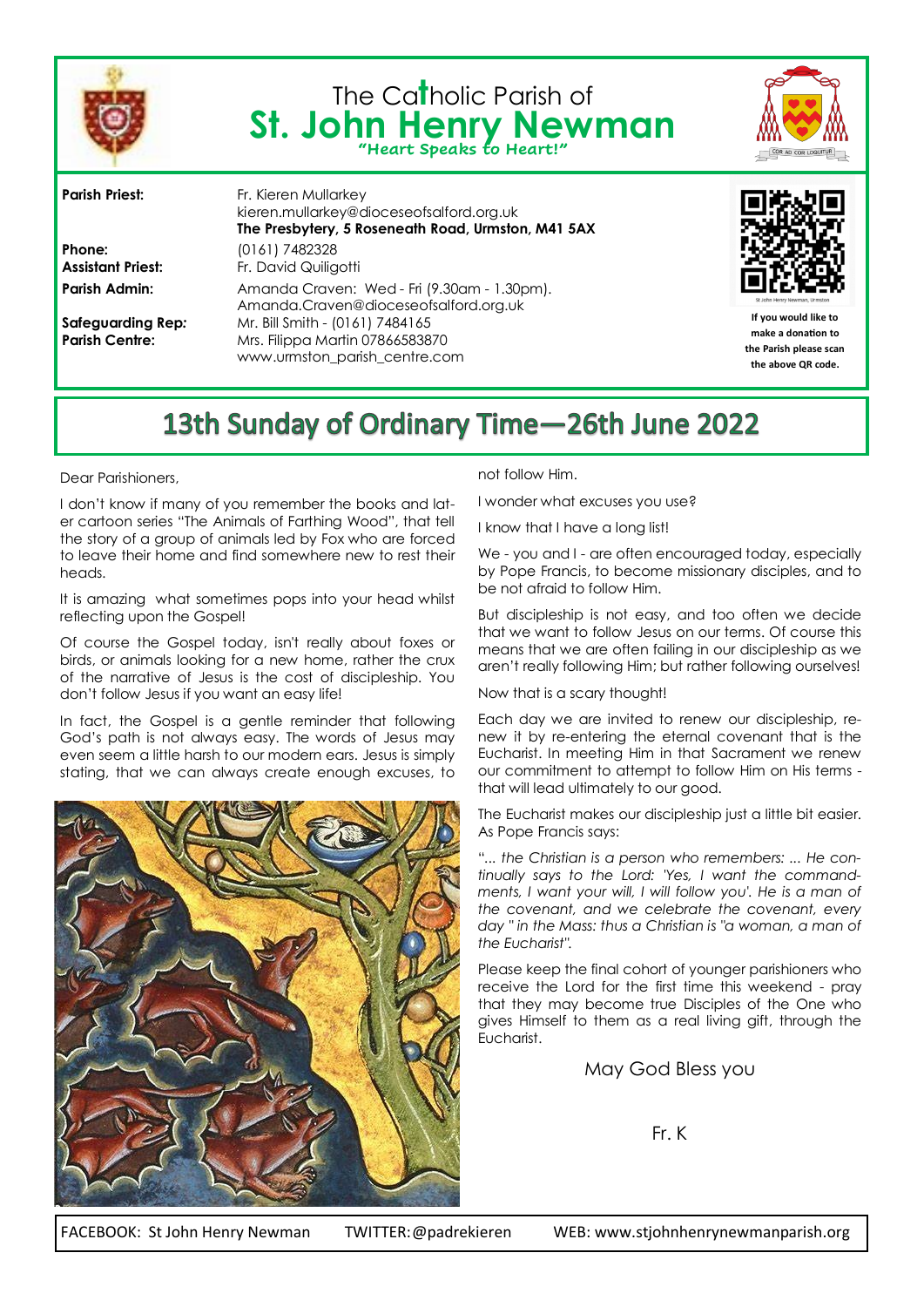|                                                                                                                                                                                       |                                                                                                                         |                                                                        | <b>English Martyrs' Church (EM)</b><br>St. Monica's Church (SM)<br>SUNDAY C, WEEKDAY 2, PSALTER WEEK 1                                                                 | M,                                                  |
|---------------------------------------------------------------------------------------------------------------------------------------------------------------------------------------|-------------------------------------------------------------------------------------------------------------------------|------------------------------------------------------------------------|------------------------------------------------------------------------------------------------------------------------------------------------------------------------|-----------------------------------------------------|
| Tue<br>9.30 am                                                                                                                                                                        | 28                                                                                                                      | St. Irenaeus - Memorial<br>Delia<br>Mass - EM<br>Margo                 |                                                                                                                                                                        |                                                     |
| Wed<br>9.30am<br>Noon                                                                                                                                                                 | 29                                                                                                                      | Ss. Peter & Paul - Holy Day of Obligation<br>Mass - SM<br>Mass - EM    |                                                                                                                                                                        | op,<br>McGo<br>a spe<br>ing, A<br>lins, N<br>Ann Fo |
| <b>Thurs</b><br>9.300 am                                                                                                                                                              | 30                                                                                                                      | First Martyrs' of the Roman Church - Optional<br>Mass - EM             |                                                                                                                                                                        |                                                     |
| Fri<br>9.30am                                                                                                                                                                         | 01                                                                                                                      | St. Oliver Plunket - Optional<br>Mass - SM                             |                                                                                                                                                                        | Philip<br>Margo<br>Donal                            |
| Sat<br>10.00 am<br>11.00am<br>1.00pm<br>5.00pm<br>5.30pm                                                                                                                              | 02<br>Confession & Adoration - EM<br>Mass - EM<br>Wedding - SM - Samantha & Liam<br>Confession - SM<br>Vigil Mass - SM  |                                                                        | Maure<br>Burns,<br>King,<br>leen (<br>thy, s<br>Dwyer                                                                                                                  |                                                     |
| Sun<br>9.30am<br>11.30 am<br>1.00pm                                                                                                                                                   | 03                                                                                                                      | 14th Sunday in ordinary Time<br>Mass - EM<br>Mass - SM<br>Baptism - SM |                                                                                                                                                                        | Meaki<br>Black,<br>rick,<br>ham,<br>McKe<br>Byrne,  |
|                                                                                                                                                                                       |                                                                                                                         | POTENTIAL PARISH PILGRIMAGES                                           | THE SACRAMENT OF CONFIRMATION                                                                                                                                          | O'Hag<br>dan A                                      |
| I am still awaiting a quote regarding<br>Rome. The Pilgrimage will take place<br>April or May 2023. All prices are based<br>on room sharing and includes coach<br>travel at location. |                                                                                                                         |                                                                        | 2023<br>If you are entering into Yr 8 in Septem-<br>ber 2023 you are invited to participate<br>on the Parish Confirmation Programme.                                   | Kerrig<br>Perry,<br>Fitton,<br>Frank                |
| 1.                                                                                                                                                                                    | Assisi (with Visit to Loreto to visit the<br>Holy House) - 6days £795. 5 nights<br>dinner, bed and breakfast in Assisi. |                                                                        | I will be writing to pupils in our local<br>Catholic High School (St. Anthony's)<br>when the new term begins. I will also be<br>writing to parishioners who may be pu- |                                                     |
| 2.<br>Medjugorje & Dubrvnik - 8 days<br>£695. 5 nights dinner, bed and<br>breakfast in 4* hotel in Medjugor-<br>je, 2 nights half board Dubrovnik                                     |                                                                                                                         |                                                                        | pils in Catholic High Schools outside the<br>Diocese of Salford.<br>If you attend a Non-Catholic High<br>School, please keep an eye on the                             |                                                     |
| 3.<br>Knock - 4 days £454. 3 nights din-<br>ner, bed and breakfast at Knock<br>House Hotel.                                                                                           |                                                                                                                         |                                                                        | Newsletter for further information.<br>On a practical note, Bishop John will be<br>celebrating the Sacrament next year!                                                |                                                     |
|                                                                                                                                                                                       |                                                                                                                         | Let me know what you think!                                            |                                                                                                                                                                        |                                                     |

**MASSES RECEIVED**

#### **Lately Dead**  *Requiescat in pace*

Lyons, Della Stephens, aret O'Sullivan, Susan Bish-Nora Higgins, Pauline arry, Anne Baker

#### **Intention**

cial intention, in thanksgiv-Nice Hogan, Timothy Collellie Collins, Jimmy Brooks, oley

#### **Anniversaries Masses**

Ronan, Kevin Mc Kiernan, aret Collins, Pat Groake, Hurley

## **PRAYERS FOR THE SICK**

een O'Connor, Marie Michael Donnelly, Sylvia Maureen Whalley, Kath-Connors, Maureen McCar-Sandra Brady, Nuala O' , Bridget Rigby, Jeanette in, Josephine Riley, Jean John Hartey, Theresa Pat-Ann Nothard, Denis Gra-Lou Fielding, Owen ever, Mary Tunstall, Valerie Janet Brierley, Helen gan, Emma Coulson, Bren-Atkin, John Roberts, Marion an, John Gibbons, Bob Grace McNulty, Geoff Geoff Martin, Janet Lavin, Meakin, Carol Grimsley,

## **SANCTUARY CANDLES**

The People of Ukraine



**HOSPITAL CHAPLAINCY** at Manchester Royal Infirmary, Saint Mary's, Manchester Children's Hospital, Manchester Eye Hospital, Trafford General and The Christie, Salford Royal or Wythenshawe: If you have a relative or friend who is an inpatient and would like a Catholic Chaplain to visit them for pastoral support please contact the Chaplaincy Office on 0161 276 8792.

**GETTING MARRIED IN THE CATHOLIC CHURCH** In order to get married in the Catholic Church 6 months notice must be given. If you have been married outside the Church and would like to have the civil marriage con-validated and recognised by the Church, please contact Fr. Kieren for further information.

Congratulations to Josie & Michael, Catherine & Gerard, Maeve & Thomas, Rachel & Danny, and Olivia & Sean who will share the sacrament of marriage together this year.

*"And that is what marriage is! Hand in hand, always and for the rest of your lives".*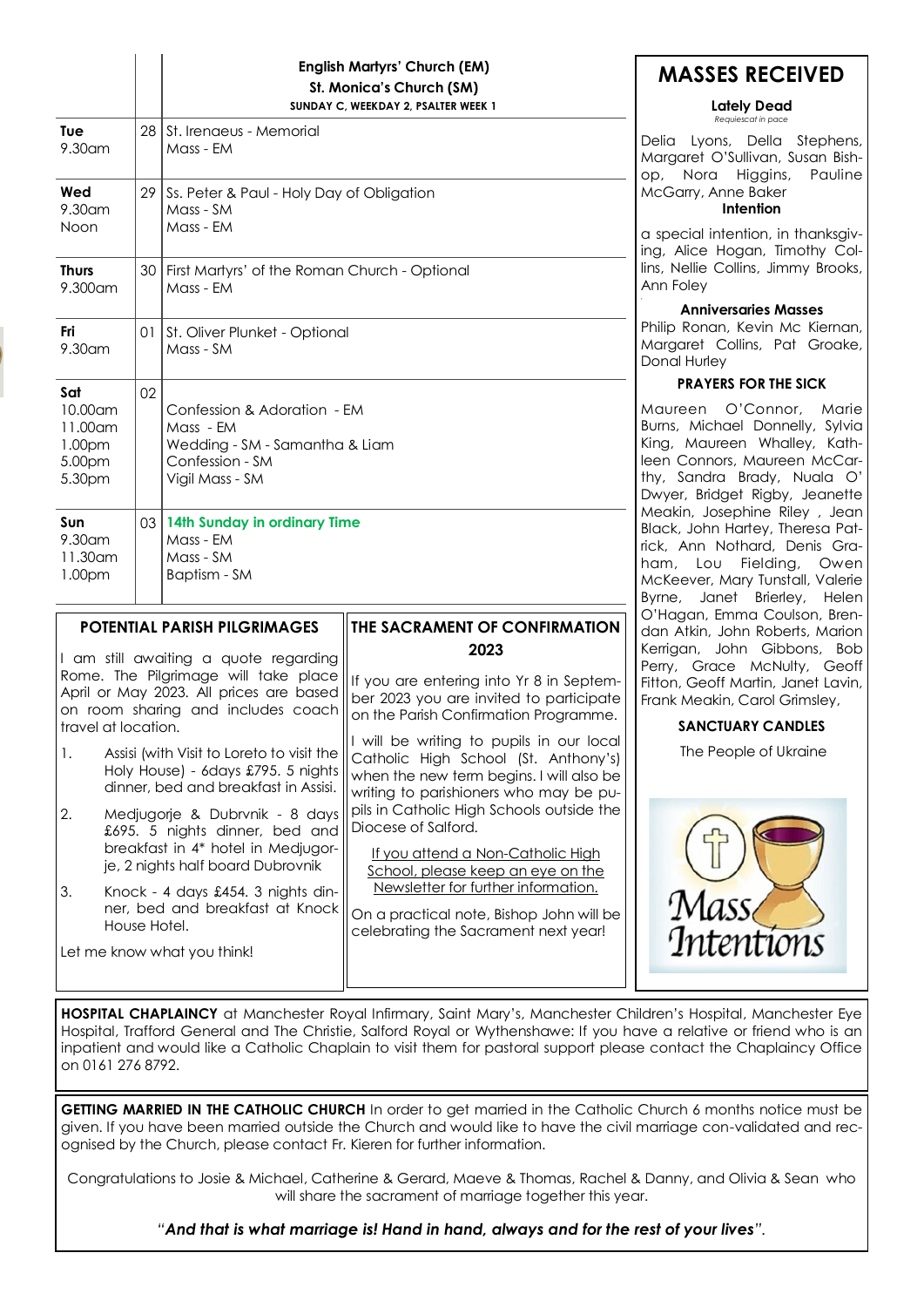

**SACRAMENTAL PROGRAMME 2022 – 2023** registration forms for the new programme (1st Holy Communion/Confession) are now available via the website and hard copies at the back of both churches. I ask that as parents you read the forms carefully and then return

them to me via the Presbytery or after Sunday Masses - PLEASE DO NOT RETURN THE FORMS TO THE SCHOOLS. **Registration will close on the last Friday of this term.**

**FOUNDATION GOVERNORS** we are looking to recruit new Foundation Governors. If you are interested please contact Fr. K, after reading the following document: www.dioceseofsalford.org.uk/wp-content/uploads/Roleof-Foundation-Governors.pdf

**PARISH "FAMILY GROUPS"** In the Autumn we are hoping to begin the process of establishing "family groups" within the Parish. Parish Family Groups were first formed in 1977 with help from Father Peter McGrath and the Passionist Family Group Movement in Australia and have since spread throughout the world. They aim to foster friendship, community and social activities, and support to others. Please keep an eye on the newsletter.



**PARISH PROCESSION** I'm conscious that due **I** to COVID there has not been a parish procession for over 2 years. I'm proposing that the procession returns in 2023. However, I propose that we consider organising a Cor-

pus Christi Procession. Obviously, a committee will need to be formed. I hope to call the first meeting in September … what do you think?



**CATENIANS** Davyhulme Catenians will be attending the 11.30am Mass at St Monica's to start their President Iain O'Hare's year. Should you wish to know more about the Association and Davyhulme charitable and social activities please con-

tact Phil Brown on 747 9332.

**UKRAINE CRISIS** Catholic agencies are at the centre of the response to the unfolding humanitarian crisis and supporting those whom have been displaced. We stand in solidarity with the Ukrainian people and all those against war. You can make a financial donation by going to: https://www.caritassalford.org.uk/ukraine-crisis/



**NEW CATECHISTS FOR THE SACRAMENTAL PROGRAMME** as one of the largest parishes in the Diocese we annually are asked to pre- $\mathcal{P}$  in the Diocese working single their 1st Holy<br> $\mathcal{P}$  pare up to 100 children for their 1st Holy Communion - this is a mammoth task and

cannot be done without the hard work and generosity of a small group of wonderful parishioners. we are recruiting for the vital role of catechists for the sacramental programme. If you have free time (parent's of children who have gone through the programme, maybe teachers and TA's, in fact anyone who believes it is important to pass on, share and explain our wonderful Catholic faith are most welcome) and feel that you can help share your faith and develop the faith of our young parishioners, please consider volunteering. Please see Fr. K

**THE THURSDAY GROUP (50+) PARISH CENTRE** will meet on Thursday 30th June (1pm-3pm) in the Parish Centre.

**Micro grants for faith organisations** Grants from £100 - £750 are available for faith organisations to run activities that will support people from a range of community groups that may struggle to achieve higher levels of mental wellbeing. Find out more by visiting https:// www.gmcvo.org.uk/gm-mental-wellbeing-grants/faithmicro-grants



**RELICS OF ST. BERNADETTE** Throughout 2022, a relic of St Bernadette will travel from the Upper Basilica in Lourdes, crossing the English Channel to begin a muchanticipated tour of the UK, visiting every

Catholic cathedral in the country. Salford Cathedral will host the relic from the 20-22 September 2022. This is a fantastic opportunity to venerate the remains of this beloved saint, and will be particularly meaningful to those who cannot make it to Lourdes in person. Find out more about the visit at www.dioceseofsalford.org.uk/relic-of-stbernadette-visits-salford/. More information will be provided in the coming months.

**Nifty 50+** group has a day out in Llandudno on Tuesday 19th July, we have a number of seats available on the coach if any parishioner would like to a day out in Llandudno give Cec a call 07434647062.

## **MASS WITH THE SACRAMENT OF THE SICK**



(arranged by the SVP). Mass will take place in the Parish Centre on Saturday 9th July (NOON) followed by refreshments. If you have a family member or loved one who would like to at-

tend this Mass please contact a member of the SVP or text Paul on 07896 324009 .

**The Caritas Bishop's Fund** Caritas Diocese of Salford would like to remind people that the Caritas Bishop's Fund is available to parishes and schools to help individuals and families in crisis. Please access further details and the application form at: www.caritassalford.org.uk/news/ caritas-bishops-fund/

**VISITS, COMMUNION AT HOME & NAMES ON THE SICK LIST**  Please note that as a Parish we must follow the safeguarding and data protection policies. If you would like a house visit or Holy Communion you or a member of your immediate family must contact the Parish office in order that permission can be confirmed and a meeting arranged. Likewise I am unable to add names to the sick list unless I am certain that permission has been given by the sick person. Fr. K

**PARISH TODDLER GROUP** The Toddler group meets every Tuesday 9:30/11:30 during term time in the jubilee room. The group provides a great meeting place for parents and carers with babies and toddlers 0-4 yrs. refreshments available with a wide selection of toys and ride-ons! Sing along time with instruments is always the favourite. Everyone welcome .

## **Catholicism & Contemporary Culture, 4th – 7th August**

**2022** Explore the themes of truth, sacramentality and the symbolic in Catholicism and the challenges from contemporary culture. The second in our Faith & Reason series, this course offers a practical approach to fundamental themes of the Catholic faith. Of particular interest to senior leaders, teachers and catechist seeking a deeper knowledge of the Catholic vision in today's world. https://christianheritagecentre.com/events/faithand-reason-2/

## **The Search for Happiness, 26th – 29th August 2022**

Explore the four pillars of the good life – the Cardinal virtues – and how they structure our search for happiness, through the philosophy and theology of St Thomas Aquinas. In partnership with CEPHAS, this course offers a fascinating engagement with this foundational theme for the Christian life through the thought of the Church's greatest theologian. https://christianheritagecentre.com/ events/the-search-for-happiness/